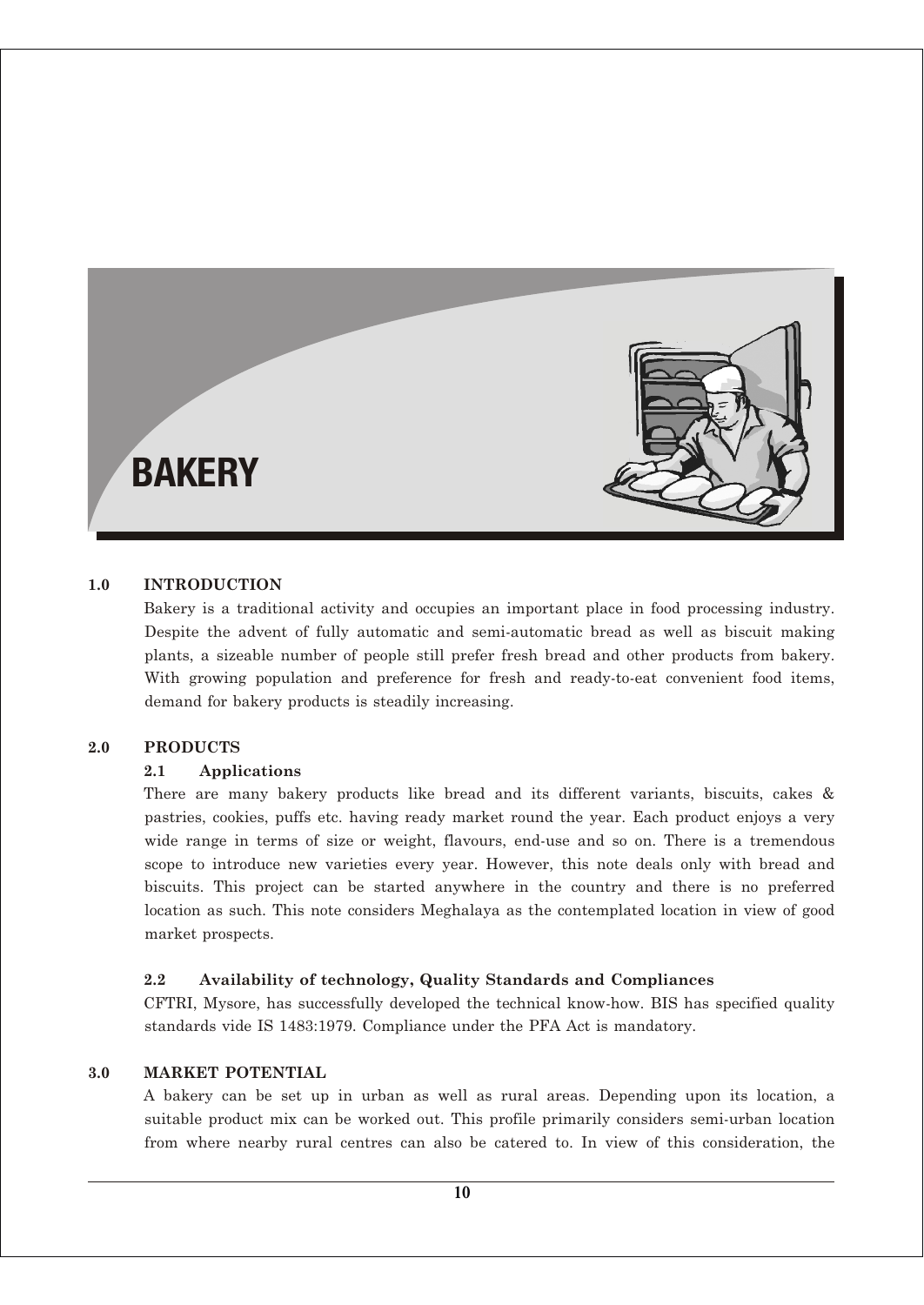suggested products are bread and biscuits. These products are very well accepted in the market and have gained consumer acceptance.

#### **4.0 MANUFACTURING PROCESS**

**4.1 Bread** Sifting of flour Preparation of suspension Preparation of dough by kneading all the ingredients Fermentation of dough Baking Cooling and packing

The Process Flow Chart is as under:



#### **4.2 Biscuits**

Mixing of ingredients except flour in required proportion in paste form.

Preparation of dough by mixing with flour.

Placing dough in biscuit moulding and cutting machine

Baking

Cooling & packing

# **5.0 CAPITAL INPUTS**

# **5.1 Land and Building**

It is advisable to buy a readymade shed of around 100 sq.mtrs. which can accommodate bakery as well as retail outlet-cum-show room. The total cost could be approximately Rs. 2,50,000/- as the location has to be conveniently approachable.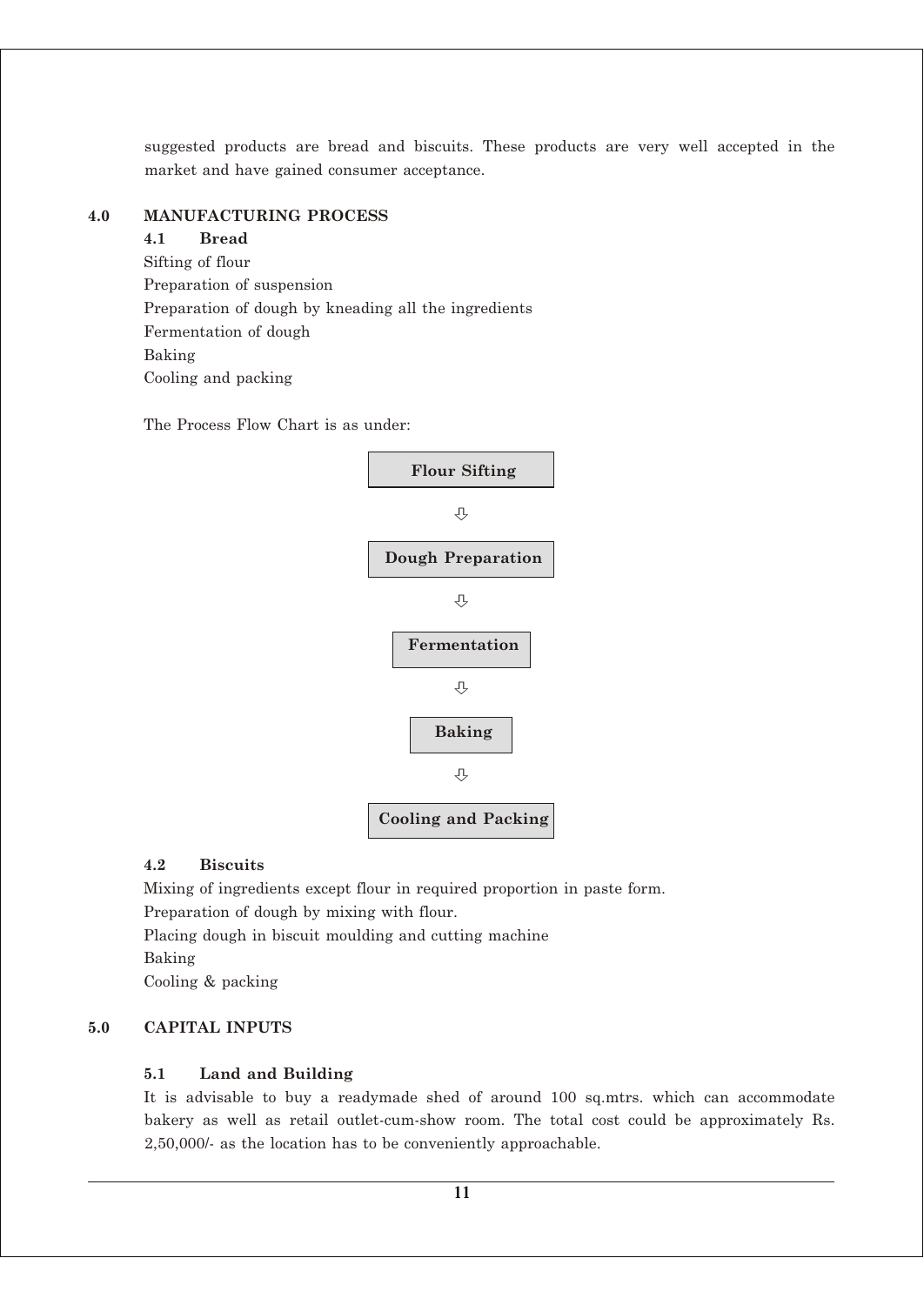# **5.2 Plant and Machinery**

It is recommended to install bread making capacity of 72 tonnes per year considering 300 working days. Each bread would be of 400 gms and 600 breads could be made every day. Biscuit making capacity of 7.5 tonnes per year is suggested. Average weight of each packet could be 250 gms and 100 such packets may be produced each day for about 300 days every year.

To install this production capacity, following machines are required costing about Rs. 2,75,000/-.

| <b>Item</b>           | Qty.           |
|-----------------------|----------------|
| Dough Kneader         | 1              |
| Flour Sifter          | $\mathbf{1}$   |
| Hand-dividers         | $\overline{4}$ |
| Oven                  | $\mathbf{1}$   |
| <b>Baby Boiler</b>    | $\mathbf{1}$   |
| Moulds and Dies       |                |
| Weighing Scale        | 1              |
| <b>Mixing Vessels</b> | 4              |
| Misc. Equipments      |                |

# **5.3 Miscellaneous Assets**

Other assets like storage bins and racks in the factory as well as retail outlet, tables, glass covered display counters, chairs etc. shall be required which would cost about Rs.1,00,000/-.

# **5.4 Utilities**

Electricity requirement shall be 20 HP whereas per day water requirement would be 500 ltrs.

# **5.5 Raw Materials**

The major raw material required is flour. Ideally, the unit can enter into a long term supply arrangement with an established flour mill to ensure adequate and timely supply. Other items like yeast, sugar, ghee, milk powder, salt, edible colour and flavours shall be available from nearby trading centres. Since their requirement will not be substantial, supplies can be easily tied up.

| <b>Particulars</b>   | Nos. | Monthly<br>Salary (Rs) | <b>Total Monthly</b><br>Salary (Rs) |
|----------------------|------|------------------------|-------------------------------------|
| Skilled Worker       |      | 1,800                  | 1,800                               |
| Semi-skilled Workers |      | 1,500                  | 3,000                               |
| Salesmen             |      | 1,500                  | 3,000                               |
|                      |      | Total                  | 7,800                               |

# **6.0 MANPOWER REQUIREMENTS**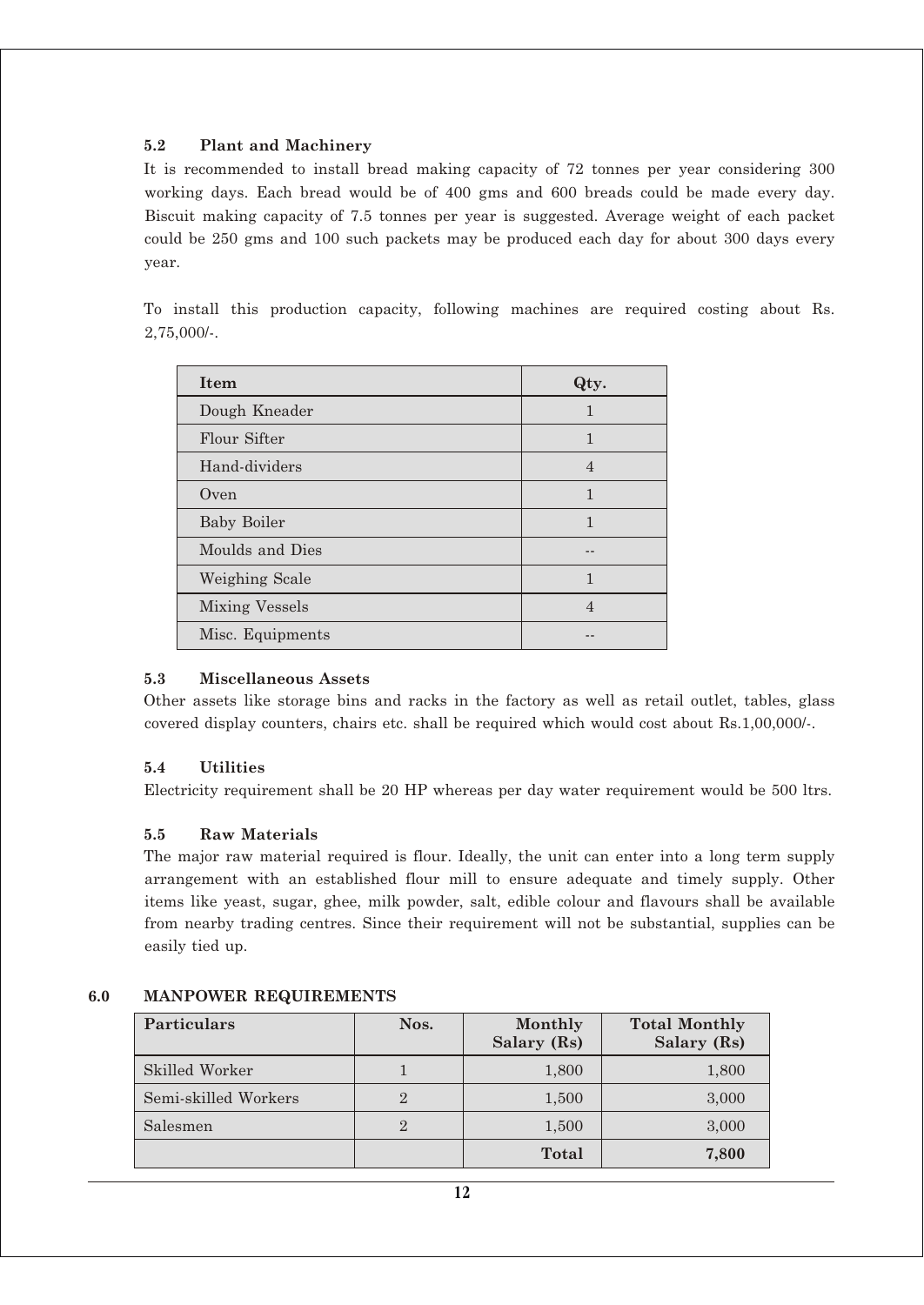#### **7.0 TENTATIVE IMPLEMENTATION SCHEDULE**

| Activity                                                          | Period (in months) |
|-------------------------------------------------------------------|--------------------|
| Application and sanction of loan                                  | 1.5                |
| Site selection and commencement of civil work                     | 0.5                |
| Completion of civil work and placement of<br>orders for machinery | 1.5                |
| Erection, installation and trial runs                             | 0.5                |

#### **8.0 DETAILS OF THE PROPOSED PROJECT**

#### **8.1 Building**

Built up area of around 100 sq.mtrs. can comfortably accommodate bakery as well as retail outlet for which a provision of Rs. 2,50,000/- is adequate.

#### **8.2 Plant and Machinery**

The total cost is estimated to be Rs. 2.75 lac as explained before.

#### **8.3 Miscellaneous Assets**

A provision of Rs. 1.00 lac has been made which includes retail outlet as well. Details are furnished earlier.

# **8.4 Preliminary & Pre-operative Expenses**

Expenditure like registration charges, establishment expenses, trial run expenses etc. would be around Rs. 30,000/-.

# **8.5 Working Capital Requirement**

It is estimated that the total working capital required in the first year at 60% capacity utilisation shall be Rs. 2.04 lacs comprising of bank loan of Rs. 1.42 lacs and margin of Rs.0.62 lacs as shown below:

|                        |                     |        |       |      | $100.$ III IQUD  |
|------------------------|---------------------|--------|-------|------|------------------|
| <b>Particulars</b>     | Period              | Margin | Total | Bank | <b>Promoters</b> |
| Stock of Raw Materials | $\frac{1}{2}$ Month | 30%    | 0.24  | 0.17 | 0.07             |
| Receivables            | $\frac{1}{2}$ Month | 25%    | 1.65  | 1.25 | 0.40             |
| Working Expenses       | 1 Month             | 100%   | 0.15  | $ -$ | 0.15             |
|                        |                     | Total  | 2.04  | 1.42 | 0.62             |

 $(Re \text{ in } \text{lace})$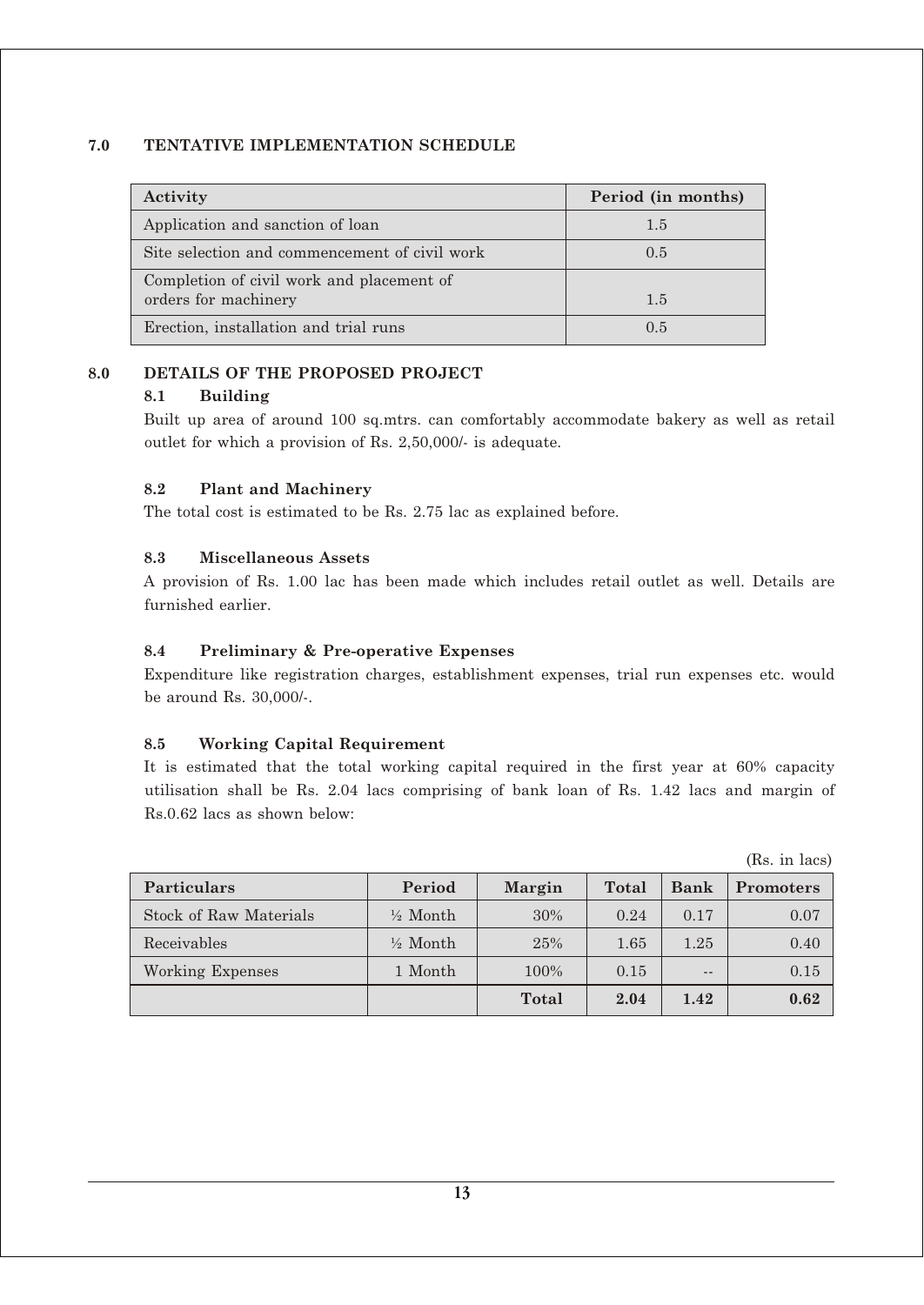|                                                            | (Rs. in lacs) |
|------------------------------------------------------------|---------------|
| <b>Item</b>                                                | Amount        |
| Building                                                   | 2.50          |
| Plant and Machinery                                        | 2.75          |
| Miscellaneous Assets                                       | 1.00          |
| P&P Expenses                                               | 0.30          |
| Contingencies $@10\%$ on Building and<br>Plant & Machinery | 0.42          |
| Working Capital Margin                                     | 0.62          |
| Total                                                      | 7.59          |
| <b>Means of Finance</b>                                    |               |
| Promoters' Contribution                                    | 2.20          |
| Loan from Bank/FI                                          | 5.39          |
| Total                                                      | 7.59          |
| Debt Equity Ratio                                          | 2.44:1        |
| Promoters' Contribution                                    | 29%           |

#### **8.6 Cost of the Project and Means of Financing**

Financial assistance in the form of grant is available from the Ministry of Food Processing Industries, Govt. of India, towards expenditure on technical civil works and plant and machinery for eligible projects subject to certain terms and conditions.

# **9.0 PROFITABILITY CALCULATIONS**

# **9.1 Production Capacity and Build-up**

The installed production capacity of bread making would be 72 tonnes and of biscuits 7.5 tonnes. Capacity utilisation of 60% and 75% is envisaged during first two years.

|                 |                               |                               | (Rs. in lacs) |
|-----------------|-------------------------------|-------------------------------|---------------|
| Product         | Qty.                          | <b>Selling Price</b><br>(Rs.) | <b>Sales</b>  |
| <b>Bread</b>    | 1.80 lac Nos (72 Tonnes)      | $Rs.6/-$ each                 | 10.80         |
| <b>Biscuits</b> | 0.30 lac Packets (7.5 Tonnes) | Rs.18/ Packet                 | 5.40          |
|                 |                               | <b>Total</b>                  | 16.20         |

#### **9.2 Sales Revenue at 100%**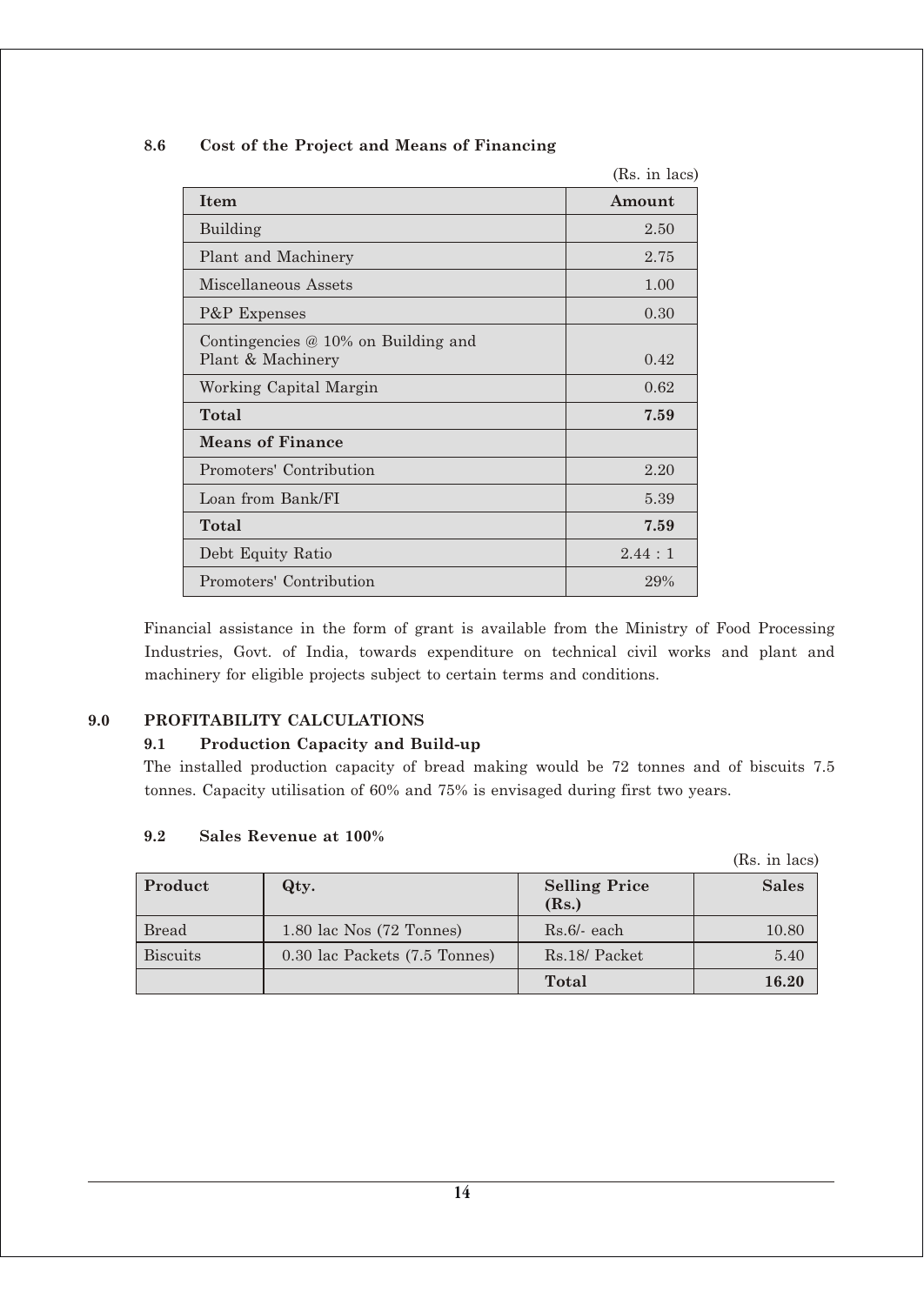# **9.3 Raw Materials Required at 100%**

(Rs. in lacs)

| <b>Product</b>              | Qty.<br>(Tonnes) | Rate per Ton<br>(Rs.) | Value |
|-----------------------------|------------------|-----------------------|-------|
| Flour                       | 52               | 8,000                 | 4.16  |
| Yeast                       | 0.8              | 22,000                | 0.18  |
| Sugar                       | 3.3              | 17,000                | 0.56  |
| Ghee                        | 2.5              | 45,000                | 1.13  |
| Milk Powder                 | 0.2              | 80,000                | 0.16  |
| Salt                        | 1.2              | 4,000                 | 0.05  |
| Edible Colours and Flavours | --               |                       | 0.30  |
| Packing Materials           | --               |                       | 0.45  |
|                             |                  | Total                 | 6.99  |

#### **9.4 Utilities**

Yearly cost of utilities at 100% activity level would be Rs.50,000/-.

#### **9.5 Interest**

It is assumed that term loan of Rs. 5.39 lacs shall be repaid in 4½ years including a moratorium period of 1 year and carry interest @ 12% per annum whereas interest on working capital is considered to be 14% per annum.

#### **9.6 Depreciation**

It is computed on WDV basis and rates assumed are 10% on building and 20% on plant and machinery and other assets.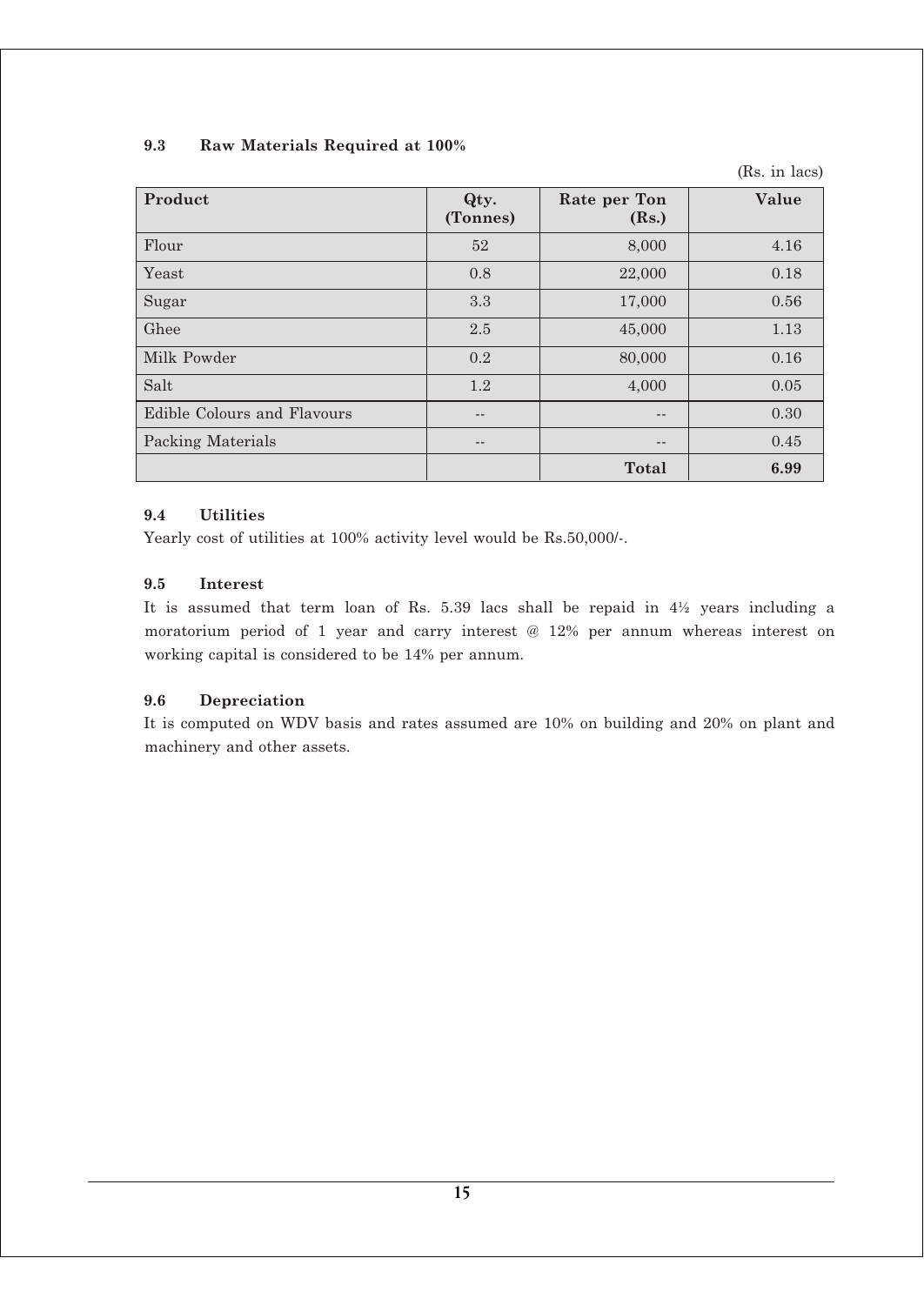# **10.0 PROJECTED PROFITABILITY**

(Rs. in lacs)

| No.              | <b>Particulars</b>                    | 1st Year                  | 2nd Year |
|------------------|---------------------------------------|---------------------------|----------|
| $\boldsymbol{A}$ | <b>Installed Capacity</b>             | ------- 80 Tonnes ------- |          |
|                  | Capacity Utilisation                  | 60%                       | 75%      |
|                  | <b>Sales Realisation</b>              | 9.72                      | 12.15    |
| B                | <b>Cost of Production</b>             |                           |          |
|                  | Raw Materials                         | 4.20                      | 5.23     |
|                  | <b>Utilities</b>                      | 0.30                      | 0.36     |
|                  | Salaries                              | 0.94                      | 1.10     |
|                  | Stores & Spares                       | 0.06                      | 0.09     |
|                  | Repairs & Maintenance                 | 0.12                      | 0.18     |
|                  | Selling Expenses @ 5% of Sales        | 0.48                      | 0.60     |
|                  | Administrative Expenses               | 0.10                      | 0.18     |
|                  | Total                                 | 6.20                      | 7.74     |
| $\mathcal{C}$    | Profit before Interest & Depreciation | 3.52                      | 4.41     |
|                  | Interest on Term Loan                 | 0.56                      | 0.48     |
|                  | Interest on Working Capital           | 0.20                      | $0.25\,$ |
|                  | Depreciation                          | 0.59                      | $0.45\,$ |
|                  | Net Profit                            | 2.00                      | 3.05     |
|                  | Income-tax @ 20%                      | 0.40                      | 0.60     |
|                  | Profit after Tax                      | 1.60                      | 2.45     |
|                  | Cash Accruals                         | 2.41                      | 3.12     |
|                  | Term Loan Repayment                   |                           | $1.35\,$ |

# **11.0 BREAK-EVEN ANALYSIS** (Rs. in lacs)

| N <sub>o</sub> | Particulars                                  | Amount |      |
|----------------|----------------------------------------------|--------|------|
| [A]            | <b>Sales</b>                                 | 9.72   |      |
| [B]            | <b>Variable Costs</b>                        |        |      |
|                | Raw Materials                                | 4.20   |      |
|                | Utilities $(70%)$                            | 0.21   |      |
|                | Salaries (35%)                               | 0.34   |      |
|                | Stores & Spares                              | 0.06   |      |
|                | Selling Expenses (80%)                       | 0.40   |      |
|                | Admn Expenses (50%)                          | 0.05   |      |
|                | Interest on WC                               | 0.20   | 5.46 |
| [C]            | Contribution [A] - [B]                       |        | 4.26 |
| [D]            | <b>Fixed Cost</b>                            |        | 2.09 |
| [E]            | <b>Break-Even Point <math>[D - C]</math></b> |        | 49%  |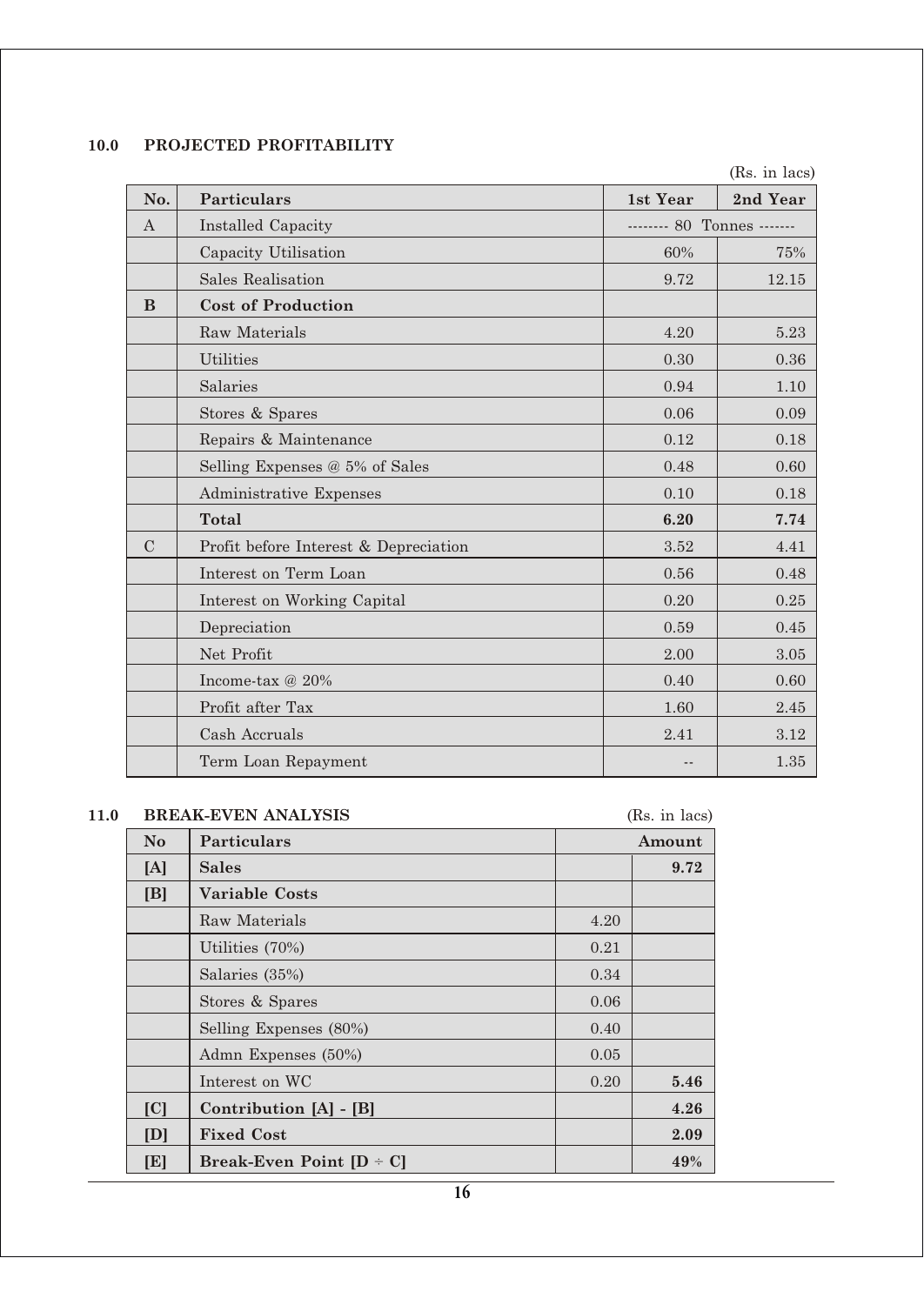# **12.0 (A) LEVERAGES**

**Financial Leverage**  $=$  EBIT/EBT  $= 2.93 \div 2.00$  $= 1.47$ 

# **Operating Leverage**

= Contribution/EBT  $= 4.26 \div 2.00$  $= 2.13$ 

# **Degree of Total Leverage**

 $=$  FL/OL  $\,$  $= 1.47 \div 2.13$  $= 0.69$ 

# **(B) Debt Service Coverage Ratio (DSCR)**

(Rs. in lacs)

| <b>Particulars</b>  | 1st Yr | 2nd Yr | 3rd Yr | 4th Yr | 5th Yr |
|---------------------|--------|--------|--------|--------|--------|
| Cash Accruals       | 2.41   | 3.12   | 3.33   | 3.57   | 3.79   |
| Interest on TL      | 0.56   | 0.48   | 0.27   | 0.14   | 0.09   |
| Total [A]           | 2.92   | 3.56   | 3.66   | 3.86   | 4.09   |
| Interest on TL      | 0.56   | 0.48   | 0.27   | 0.14   | 0.09   |
| Repayment of TL     | --     | 1.44   | 1.44   | 1.44   | 1.07   |
| Total [B]           | 0.51   | 1.92   | 1.71   | 1.58   | 1.16   |
| DSCR $[A]$ ÷ $[B]$  | 5.72   | 1.85   | 2.14   | 2.44   | 2.52   |
| <b>Average DSCR</b> | 2.93   |        |        |        |        |